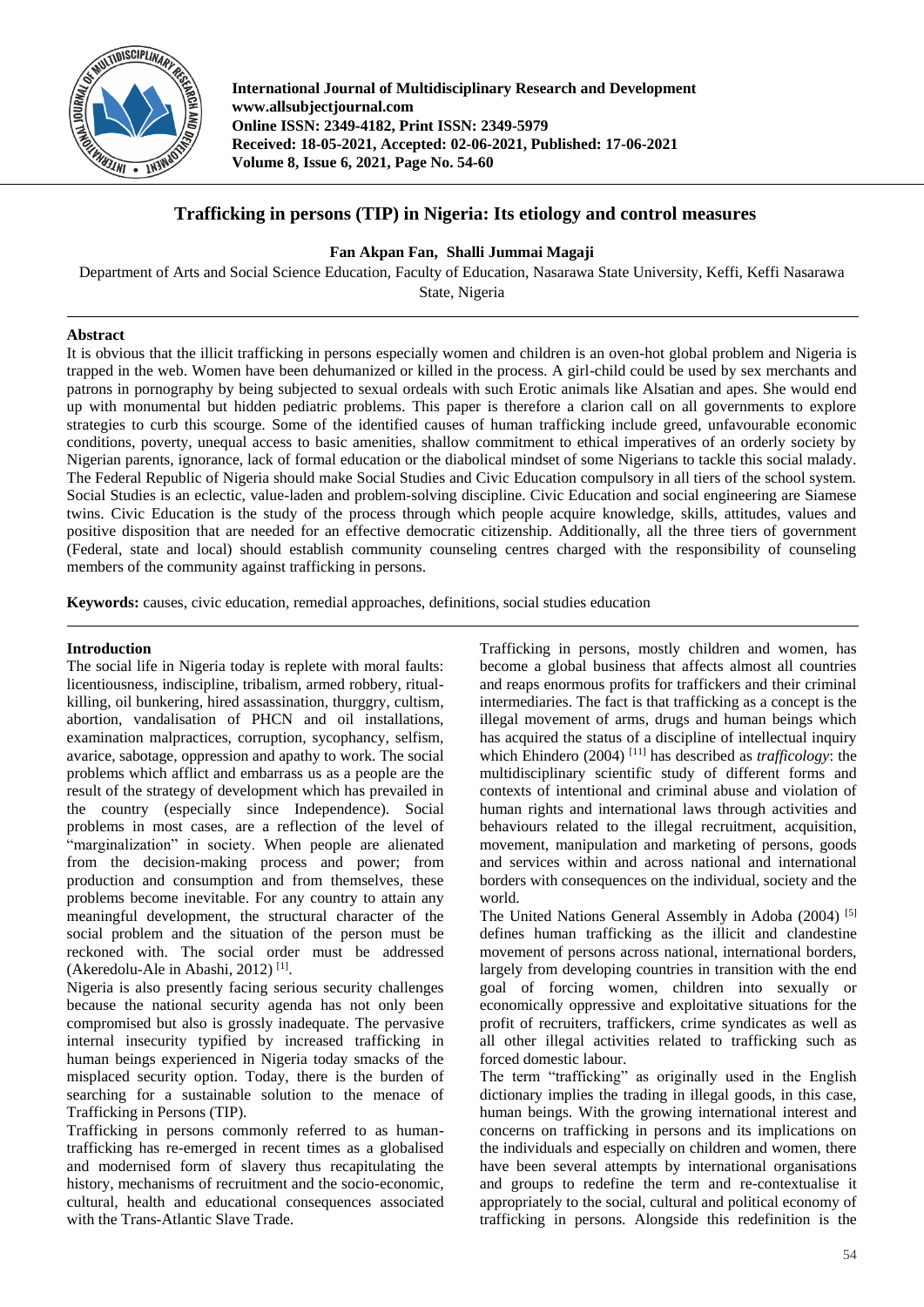search imperative to make a clear distinction between a "traffickers" on the one hand and a "smuggler" or a person who simply facilitates the illegal entry of a migrant into another country without any implication of deception or exploitation on the other. The logic of this distinction as pointed out by International Labour Organisation (ILO) (2001) is impeccable and has the added advantage: "smuggling" can involve the movement of people from village to town, from village to village or from town to village within a country. Thus, "trafficking" incorporates both internal and international movements whereas "smuggling" covers only international migrants. The distinction between trafficking and smuggling is more than that of theoretical and research importance partly because both activities are illegal and partly because inability to make the distinction contributes to the problem of eradicating the scourge. Article 3 of the United Nation Protocol to Prevent, Suppress and Punish Trafficking in Persons defines trafficking thus:

- 1. "Trafficking in Persons" shall mean the recruitment, transportation, transfer, harbouring or a receipt of persons, by means of threat or use of force or other forms of coercion, of abduction, of fraud, of deception, of the abuse of power or of a position of vulnerability or of giving or receiving of payments or benefits to achieve the consent of a person having control over another person, for the purpose of exploitation. Exploitation shall include at a minimum the exploitation of the prostitution of others or other forms of sexual exploitation, forced labour or services, slavery, servitude or the removal of organs;
- 2. The consent of the victim of trafficking in persons to the intended exploitation set forth in the sub paragraph (a) of this article shall be irrelevant where any of the means set forth in sub paragraph (a) have been used;
- 3. The recruitment, transportation, transfer, harbouring or receipt of a child for the purpose of exploitation shall be considered "trafficking in persons" even if this does not involve any of the means set further sub paragraph (a) of this article;
- 4. "Child" shall mean any person under 18 years of age.

Global Rights (2004)  $\Box$  defines trafficking as the movement of a person from one place to another by any means for forced labour or services, slavery or practices similar to slavery, servitude or the removal of organs. The International Organisation on Migration (IOM) asserts that trafficking occurs when a migrant is illicitly engaged, recruited, kidnapped, sold, etc. and/or moved either within national borders or across international borders; intermediaries (traffickers) during any part of this process obtain economic or other profit by means of deception, coercion and/or other forms of exploitation under conditions that violate the fundamental human rights of migrants.

(http/www.iom.int/ion/iom/policies/trafficking/default.tml.) According to Arlacchi (2007) The United Nations (UN) estimates that four million women were trafficked from one country to another and within countries. These estimates do not include internal trafficking which, in Nigeria, has only started to attract public attention. The United Nations Children Fund (UNICEF) (2002), for example, estimated that about 8 million Nigerian children were vulnerable and at risk of being trafficked for different forms of exploitative (bonded) labour including domestic work, prostitution, street hawking, begging, etc.

Trafficking in persons is a social problem which Nwabueze in Aderonti (2009) describes as some kind of strains within the system; the product of certain objective condition within the society inimical to the realization of other norms or values for members of society. Fan  $(2014)$  [16, 17] submits that a social problem is any phenomenon considered socially undesirable; it affects a number of people in the community negatively and the people being aware of this unpleasant condition, make some efforts to combat it.

There are risks attached to trafficking in persons. They include safety to one's life, arrest and prosecution and a possible conviction, physical abuse and contracting lifethreatening infections diseases e.g. HIV/AIDS. ILO (2001) [25] indicated that in 1996, 4000 children were trafficked from Cross River State to various parts of Nigeria and to other countries. Officially, 157 cases of child trafficking were recorded in 1987, 240 in 1988, 95 in 1989, 204 in 1990 and 174 in 1991. According to Ebigho (2000) the children between 10 and 16 years were subjected to all forms of abuse; sexual, psychological, emotional and physical. Igbinedion  $(2001)$ <sup>[24]</sup> reports that many of the young girls who were deported from Europe and Asia for prostitution returned home with deadly diseases that soon terminated their lives leaving their wealth to others. Human trafficking undermines the image of woman in the society. Awah (2007) asserts that women are being subordinated, thereby increasingly pushing downwards their position in the society, reducing their self-image and ultimately affecting the family structure and system adversely. Also, the scourge of human trafficking deprives the society of virile young women who could have acquired knowledge and skills necessary for rapid national development. This makes it a social problem.

### **Why People Traffic in Persons**

The following factors have been speculated to aid the trafficking of persons in Nigeria.

- 1. Demographic (Population, immigration, family size).
- 2. Education (ignorance, awareness) disempowerment, reasoning and decision-making abilities.
- 3. Socio-economic (poverty, unemployment, greed, inequality)
- 4. Politics leadership and policy formulation
- 5. Cultural ethno-religious beliefs and practices, discrimination

This is shown in Fig. 1 below: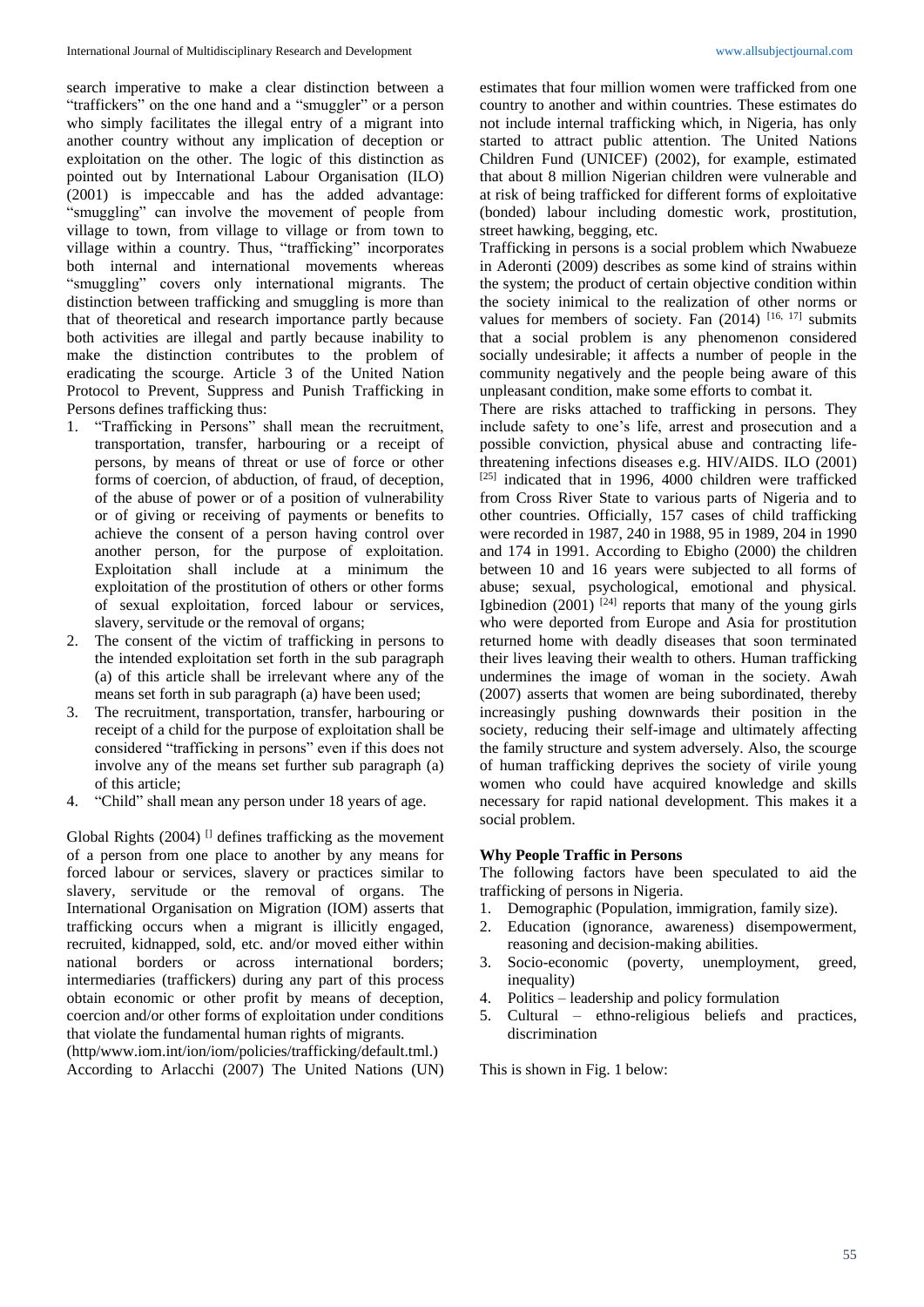

*Source:* NAPTIP (2003). The dynamics and contexts of trafficking in persons

Fig 1: A hexagonal theoretical construct of trafficking

Of all these factors, research evidence (NAPTIP, 2003) [27] shows that greed, and poverty are the leading causes of this scourge as shown in Fig. 2 below.



**Fig 2:** Intersections between poverty and greed

Ebinola (2015) succinctly posits that human trafficking is caused by lack of education, poverty, political unrest, low per capita income, wickedness, famine, unemployment, medical belief and cultural/religious belief. The magnitude and dynamics of TIP in particular contexts or countries dictated by the degree of the proportion of the three components which are dominant at a particular time and contexts. Greed is an acquisitive or selfish desire beyond reason. In Nigeria, naked greed, dishonesty and corruption have become "virtues". The seeming chaos evident in the Nigerian society calls for urgent moral regeneration, lest there be a replay of what happened in the Biblical Sodom and Gomorrah. In short, the vices enumerated above give testimony to the breakdown of law and order which may eventually lead to anarchic society (Uduigwomen, 2006)<sup>[31]</sup>. Ezeani in Fan (2014) succinctly puts it that the average Nigerian strongly believes that money is almighty and can achieve anything and everything. It is a key to paradise on earth, to prosperity, power, social importance and even

national honour. Its accumulation becomes a virtue, the more and even the fouler the means, the better. In the same vein, Iwe (1991) <sup>[26]</sup> decried Nigeria's enslavement to money and the consequent decline in public morality. The author asserts that it is now a matter of common knowledge and experience that many of our Nigerian citizens worship money, wealth, and all that money can buy as their only god. Many citizens are prepared to divert the course of justice for money; they are most willing to sacrifice morality and professional ethics on the altar of mammon; they are ready to betray, maim and murder for monetary rewards. They are even disposed to pollute the politics and jeopardize the future of Nigeria if only financial or other material gratification could be forthcoming. According to Aralacchi (2000), the United Nations estimates that trafficking is a  $5 -$ 7 billion US Dollars operation annually. Moreover, trafficking in persons is the third most profitable criminal activity in the world after drugs and arms trafficking. All this attests to the breakdown of morality in the society. Morality is the ability to reason and discriminate between rights and wrong (Ogbonna and Jatau, 2002)<sup>[29]</sup>. A moral act is one whose intention, process and consequences are in the social interest, promoting peace and harmony which are a prerequisite for development.

Ignorance is another key factor in TIP operations. Ignorance on the part of the victims contributes to the prevalence of human trafficking. These women are normally deceived by traffickers into believing that they would be engaged in legitimate employment with adequate remunerations. Many times what has kept this illicit business to flourish is largely the ignorance of the victims and their families, plus their obsession to travel to foreign lands (Awah, 2009)<sup>[8]</sup>. Most of the girls are lured into the act by a cartel that promises them fabulous jobs but seize their passports when they get overseas and force them into prostitution (Ofido, 2009). The accounts given by most of the victims of women trafficking attest that they were lured into illicit sex trade abroad with the hope of making easy money (Njoku, 2005)<sup>[28]</sup>.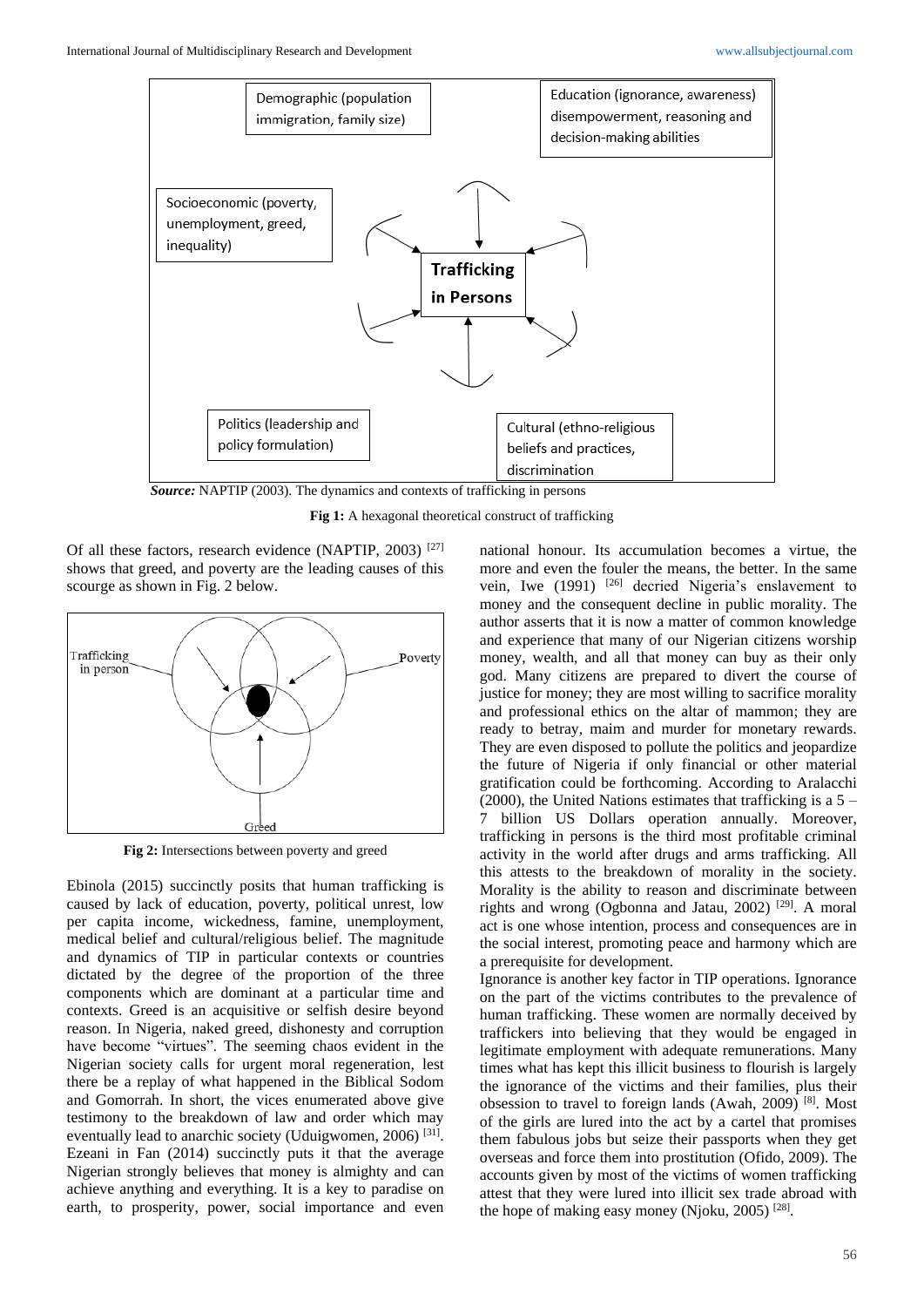Poverty is seen as a motivating force behind people's decision to be involved in this form of slavery. Poverty, according to Fan (2003) refers to a situation and process of serious deprivation or lack of resources and materials necessary for living within a minimum standard conducive to human dignity and well-being. According to Gbarabe (2009) [19] poverty is hunger; poverty is lack of shelter; poverty is being sick and not being able to see a doctor; poverty is not having access to school and not knowing how to read; poverty is not having a job; it is fear for the future, living one day at a time; poverty is losing a child to illness brought about by unclean water and contaminated food; poverty is powerlessness, lack of representation and freedom.

Many commentators now favour the use of the term social exclusion to refer to a situation in which multiple deprivation prevents individuals from participating in important areas of society's activities. Thus, the sociallyexcluded might be unable to find work, take part in leisure activities or actively participate in a society's politics beyond voting at elections (Haralambos, Holborn and Heald, 2008)<sup>[23]</sup>. Amachi (2008) therefore submits that you cannot find solutions to crime if you cannot find solutions to social problems like hunger and food, good health and good affordable education. Adegbola (2010) avers that the National Economic Empowerment and Development Strategy observes that though revenues from crude oil have been increasing over the past decades, our people have been falling deeper into poverty. In 1980, an estimated 27 percent of Nigerians lived in poverty. By 1990 about 70 percent of the population had income of less than \$1 a day. The figure has risen since then. Among the poor are those who are able-bodied but cannot work because the jobs are not available or are barred from working because of discrimination factors like age, sex or place of origin. There are others who come across job opportunities but cannot work because they lack the requisite qualifications.

### **What should be done to curb this scourge?**

1. Two school subjects are strongly recommended for this purpose, *viz* Social Studies and Civic Education. Civic Education and social engineering are Siamese twins. Civic Education is the study of the process through which people acquire knowledge, skills, attitudes, values and positive disposition that are needed for an effective disposition that are needed for an effective democratic citizenship.

Social studies is an eclectic, value-laden and problemsolving discipline. It is a study of man on his environment (physical, social, psychological, technological, political, Economic). That is, how man influences his environment and how the environment, in turn, influences him. Social studies could be seen as a programme of study in our schools which is used to inculcate in the learners the knowledge, skills, attitude and actions considered important in human relationship in the society (CESAC in Yusuf, Agbonna and Onifade, 2010)<sup>[34]</sup>.

Social studies can be seen as citizenship education. United Nations Education, Scientific and Cultural Organization (UNESCO) (1998) describes citizenship education as consisting in the education given to the children, from early childhood, to enable them to become a clear-thinking and enlightened citizens, who actively participate in taking national decisions concerning the society in which they find themselves. This type of education embraces

- 1. An understanding of the principles and institutions which govern a state or nation;
- 2. Learning to exercise one's judgement and critical faculty, and
- 3. Acquiring a sense of individual and community responsibilities.

The main focus of citizenship education is the development of moral or ethical values which are essential for one to live as a good citizen. Adeyemi and Oyetade (2010)<sup>[4]</sup> aver that citizenship education will not only bring back or renew such values and virtues as honesty, hard work, obedience, respect, loyalty, accountability, humility, justice and fair play etc, that have been lost, z\but also make citizens aware of their civic and political rights and be able to discharge their duties and responsibilities which include law-abiding, respect for sanctity of lives as well as for the rights and opinions of others.

Social studies can also be seen as value education. That agrees with the decision of the Federal Republic of Nigeria (2004) in *National Policy of Education* that the quality of institution of all levels has to be oriented towards inculcating the following values:

- 1. Respect for the worth and dignity of the individual;
- 2. Faith in man's ability to make national decisions;
- 3. Moral and spiritual principle in inter-personal and human relations;
- 4. Shared responsibility for the common good of society;
- 5. Promotion of the physical emotional and psychological development of all children; and
- 6. Acquisition of competencies necessary for self-reliance.

A value is a belief that something is good and desirable. It defines what is important, worthwhile and worth striving for (Fan, 2003). Values are ordinarily those things that people or individuals like, cherish, love or have respect for, for the sake of a happy life (Gbari, 2012)<sup>[20]</sup>. Nigerian citizens need the basic knowledge and skill of social studies which will help them propose a new social order of disciplined citizenry, self-reliant populace, justice, equity and fair play in all human relations, and create development. We need to have disciplined citizens, to develop the attitude of selfreliance, rather than hoping and waiting for others to provide for us. We must treat all fellow citizens with a sense of justice, equity and fair play; we must be creative; we must develop our human potentials and resources to the full and we must reconstruct the Nigerian society for effective life and progress in the  $21<sup>st</sup>$  century (Ukeje, 2000 in Gele,  $2010$ ) <sup>[21]</sup>.

Social studies must then set out to achieve value reorientation. The following values should be included in lessons: honesty, goodness, rightness, social justice, loyalty, fair play, respect for other people's interests and property, respect for human dignity and life, diligence, self-discipline (Denga, 1999)<sup>[9]</sup>. Other values are liberty, hard work, faithfulness and tolerance.

Social studies normally teaches learners how to solve their problems through the analytic approach which involves viewing the various aspects of an identified problem in their interconnectedness. Social studies education employs various strategies to achieve this. They are:

- 1. Talk by a resource person.
- 2. Use of national symbols
- 3. Use of classroom discussion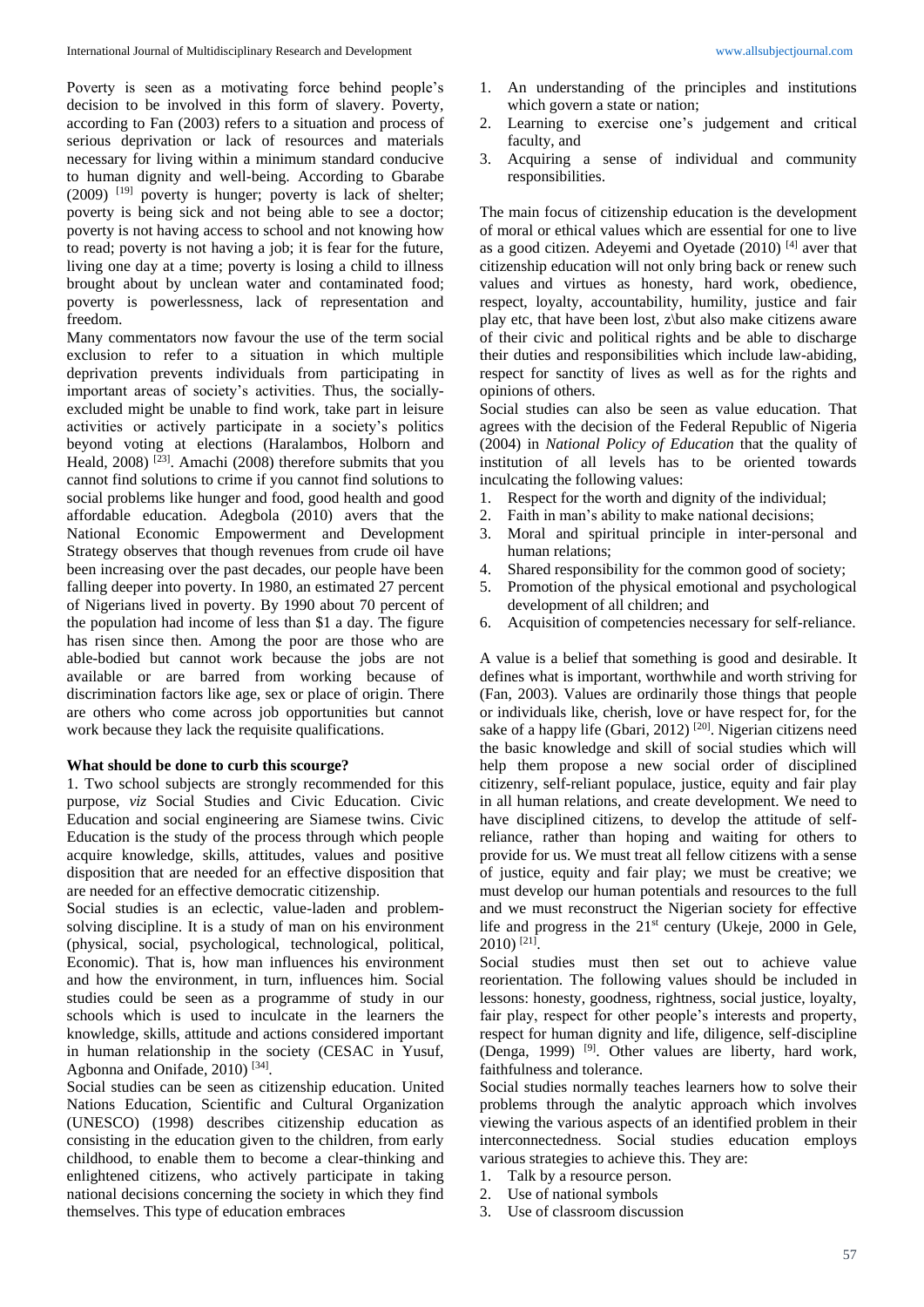- 4. Visits to resource centres
- 5. Use of story telling
- 6. Use of law, legal and judicial systems
- 7. Debate
- 8. Role-planning
- 9. Independent study
- 10. Value clarification

Resource persons are well-informed persons who by virtue of their expertise, leadership role, knowledge, travels, occupation, hobbies, talents or experience in special fields, can speak with unchallenged authority in their fields. They need not be highly learned. Sometimes they could be intelligent illiterates. Teachers, musicians, herbalists, businessmen may be capable and willing to share their knowledge and experiences through talks, illustrative lectures, demonstrations or tele-lecture (Inyang-Abia in Fan, 2012) [14, 15] . While using National Symbols the social studies teacher may very carefully analyse the wordings of the National Anthem and those of the National Pledge with his students. Discussion method as a communication strategy found its way into the classroom as a result of strong emphasis on interactive and participatory learning. Giving pupils the opportunity to contribute their own ideas through the activities in the class helps then to learn to respect others' ideas and establish the importance of their listening carefully to teach others.

Teachers can organise the class visit to establishments and see where the values of cooperation, interdependence, hard work and dedication are being put into practice. Teachers can urge them to develop such values.

The teacher may tell stories of persons, living or dead, who possess or possessed desirable values approved by the society, and urge his students to develop such values. He may use biographies as well.

Some laws of the country and their operation can be cited bringing out punishment for negative and bad values. In the case of TIP, there is Trafficking in Persons (Prohibition) Law Enforcement and Administration Act, 2003. Section 27 sub-section 1 of the Act stipulates that:

Where a person is charged with any of the offences under this act and the evidence establishes an attempt to commit that offence, may be convicted of having attempted to commit that offence and shall be liable on conviction to 12 months imprisonment or a fine of N50,000.00 or both.

Section 29 subsection 1provides that:

Any commercial carrier who knowingly carries a person in contravention of this Act in addition to any other penalty provided in any other Act or enactment, commits an offence and is liable on conviction to imprisonment for 2 year or a fine of N2,000,000 instead thereof

Section 29 subsection 2 provides that:

Where an offence under this Act has been committed by a body corporate, is proved to have been committed on the instigation or with the connivance of or is attributable to any neglect, on the part of a Director, Manager, Secretary of the body corporate, or any person purported to act in any such capacity, he shall be liable on conviction to imprisonment for 3 years or to a fine of N2,000,00 or both.

Section 50 provides that:

"Trafficking" includes all acts and attempted acts involved in the recruitment, transportation within or across Nigeria borders, purchases, sale, transfer, receipt or harbouring of a person involving the use of deception, coercion or debt bondage for the purpose of placing or holding the person whether for a or not in voluntary servitude (domestic, sexual or reproductive) in force or bonded labour, or in slavery-like conditions;

"Trafficked persons" means a victim of trafficking in persons; "Trafficker" means a person or an entity that intends to commit, aids, abets or acquiesces to an ac of trafficking in persons.

Debates are discussing a question by considering opposed arguments. In role-playing and identifying problem is roleplayed by learners in order to stimulate further inquiry into the problem through sustaining the interest of the learners in the problem. The role-played incident stimulates active, creative involvement and participation in the inquiry process. Independent study is encouraged by allowing the student to choose his own focus, plan research, present material and evaluate the process.

Value clarification is a process through which the teacher helps the student in making personal choices through the development of personal values that would be meaningful to him in the context of his personal experiences in life. He helps the student think critically and objectively about the implications and repercussions of the choices he makes, based on personal values. In this approach, the teacher presents the student with alternative choices which are good, approved and ethical, and then leads him to make a choice between them (Ezegbe, 1993)<sup>[13]</sup>.

Social studies curriculum and method of instruction have the opportunity to influence three different aspects of education: intellectual education; social education and personal education. If a person is to solve social problems, and if he is to participate effectively in his society, he needs the contents and procedures involved in social studies (Bruce in Fan, Usoroh and Umoetok, 2012) [15] . It is instructive to heed Uyoata and Uwaya's (1995) submission that the citizens must possess knowledge and develop the right attitude towards the maintenance of the accepted values, prevailing standards and the norms on which a strong and progressive nation is built.

(2) The nature of the problems and aspirations of the society have always determined the nature of social studies curriculum. Every curriculum, like a race, has an aim. In this case, to solve the several social problems in the country e.g. human trafficking. The dynamics of TIP should form a part of social studies curriculum at the Junior Secondary School level.

Social studies teachers should organise seminars for political leaders at the state and local government levels on the evils of TIP.

(4) Schools should target where campaigns and advocacy can have an effect on TIP. Among such areas are motor parks, restaurants, hotels, farms as well as traditional and religious leaders.

(5) All hands must be on deck to continually sensitise young ladies on the ills of trafficking of women for prostitution through a wide range of programmes by guidance counsellors/social studies teachers.

(6) Citizenship education is one subject that is specially designed in content and function to produce healthy, good and active citizens. A good citizen is seen as a patriotic, responsible, disciplined, and conscientious, morally sound with love for his state. This subject should be taught in all classes in our school system.

(7) Government should establish community counselling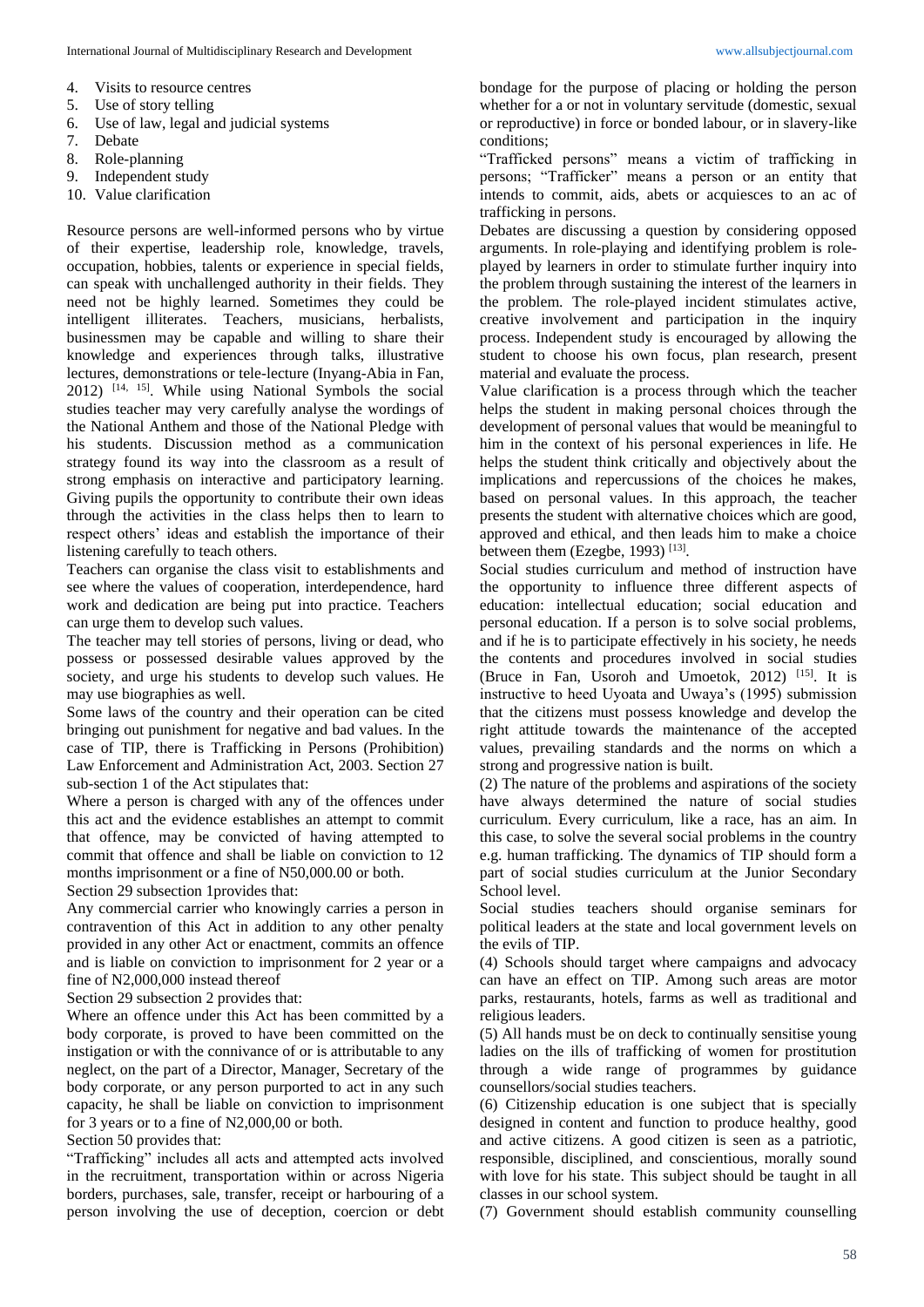centres with well trained counsellors and social studies teachers charged with the responsibility of counselling members of the community against TIP.

(8) The Public Enlightenment Unit, should in collaboration with the Federal Ministries of Information and National Orientation Agency, Women and Youth Development, Employment, Labour and Productivity and the Department of Social Studies in all universities be responsible for campaigns, seminars and workshops aimed at educating the public on the problem of trafficking in any person, and making the people at the grassroots change their perception and belief that poverty is the main and only cause of trafficking in persons. It is necessary in such campaigns to emphasis that trafficking in persons has multiple causes of which poverty is just one. The role of love for adventure, ignorance, greed and family size are equally important.

#### **Conclusion**

The paper has explored the dynamics of trafficking in Persons (TIP). Three key factors have been identified as the agents for TIP (ignorance, poverty and greed). The major problem Nigeria faces is a breakdown of moral values. Social studies education can therefore be used to attain value reorientation. In Nigeria, there are many values that are cherished for the political, social, economic, scientific and technological development. When all the social studies values and attitude are fully instilled in our youths, Nigeria would be free from the social vices that plague her.

#### **References**

- 1. Abashi C. Issues and perspectives on social science education. Akwanga: Centre for Educational Empowerment and Orientation (CEEO), 2012.
- 2. Adebola AA. Politics of poverty and food security in Nigeria. Nigerian Jour. of Social Studies,2010:8(1- 2):261-275.
- 3. Aderinto AA. The Concept of Social Problem. In U. C. Isiugo – Abanihe; A. N. Isamah and J. O. Adesina (Eds). Currents and Perspectives in Sociology, 335 – 348, Lagos: Malthouse Press, 2009.
- 4. Adeyemi SB, Oyetade EM. National security: A mandate for social studies*.* Nigerian Jour. of Social Studies,2010:8(1-2):28-39.
- 5. Adoba I. A close look into Nigeria's illegal export. This Day, 2004:38.
- 6. Amaechi RC. We are building a new Rivers. TELL Independently Weekly (November) (A Special Publication), 2008.
- 7. Arlacchi P. Against all the godfathers: The revolt of the decent people – the world against crime. Special Issue of Giornale di Sicilia, 2001:7.
- 8. Awah IM. Human rights violation: A perspective on women trafficking. Nigerian Journal of Social Studies,2009:7(2):156-164.
- 9. Denga DI. The eve of the  $21<sup>st</sup>$  century educational threshold strategies for entry and sustainable development. Calabar: Rapid Educational Publishers, 1999.
- 10. Ebigbo PO. Child trafficking in Nigeria, the state of the art. Nigeria: ILO – IPEC, 2000.
- 11. Ehindero I. Drug and human trafficking: A symbiotic convergence of criminality. Paper presented to NYSC and other youth organizations in Abuja, 2004.
- 12. Ezegbe MO. Values and their development for nation

building through social studies education. Nigerian Jour. of Social Studies Review,1993:2(1):1-6.

- 13. Egbinola VO. Contemporary issues in social studies. In MT Muazu (Ed). Contemporary Issues in Social Studies Education in Nigeria*.* Kaduna: Imagepoint Publishers, 2015:108-123.
- 14. Fan FA. Teaching social studies. Calabar: Ofonek Prints, 2012.
- 15. Fan FA Usoroh SU, Umoetok E. The nature and scope of social studies education for the 21<sup>st</sup> century. SOPHIA: An African Journal of Philosophy and Public Affairs,2012:14(1):176-181.
- 16. Fan FA*.* Basic sociological studies. Abuja. Hitech Towers and Industrial Services, 2014.
- 17. Fan FA. Issues in social studies and civic education for Nigerian schools. Abuja. Hitech Towers and Industrial Services, 2014.
- 18. Federal Republic of Nigeria. The national policy on education. Yaba: NERDC Press, 2004.
- 19. Gbarabe GD. Path to sustainable poverty alleviation in Nigeria: A practical approach. Port Harcourt: Rivers State Newspaper Corporation, 2009.
- 20. Gbari US (2012). An introduction to philosophy of education and other contemporary issues. Akwanga: Centre for Educational Empowerment and Orientation (CEEO), 2009.
- 21. Gele SM. National security and social studies education. Nigerian Jour. of Social Studies,2010:8(1- 2):61-76.
- 22. Global Rights. Nigerian anti-trafficking laws: A guide for the public and policymakers. Abuja: Government Press, 2004.
- 23. Haralambos M, Holborn M, Heald R,  $(7<sup>th</sup>$  edn). Sociology, themes and perspectives. London: Harper Collins Publishers, 2008.
- 24. Igbinedion E. International prostitution: A stigma on womanhood. Sunday Champion, 2001:27.
- *25.* ILO–IPEC. Trafficking in children: The problem and responses worldwide, 2001.
- 26. Iwe NS S*.* Socio-ethical issues in Nigeria. Uruowulu-Obosi: Pacific Publishers, 1991.
- 27. NAPTIP. The dynamics and contexts of trafficking in persons: A national perspective. Abuja: NAPTIP, 2003.
- 28. Njoku AO. Contemporary public issues in social studies education in Nigeria*.* Enugu: Redeemed Printing and Publishing Company, 2005.
- 29. Ogbonna BB, Jatau M. Home environmental factors in the child's moral learning and development. Jour. of the Nigerian Society for Educational Psychology NISEP,2002:1:138-146.
- 30. Ofido N. The rising wave of sex trade. Sunday Times, 2000:9.
- 31. Uduigwomen AF. Introducing ethics: Trends, problems and perspectives. Calabar: JOCHRISAM Publishers, 2006.
- 32. UNICEF. Poverty reduction begins with children. New York: UNICEF, 2000.
- 33. Uyoata UE, Uwaya PE. Laying a solid foundation for national building through primary social studies education. Nigerian Jour. of Social Studies Review*.* 4(2):6-9.
- 34. Yusuf A, Agbonna SA, Onifade OB. Adequacy of social studies curriculum for national security in Nigeria. Nigerian Jour. of Social Studies,2010:8(1-